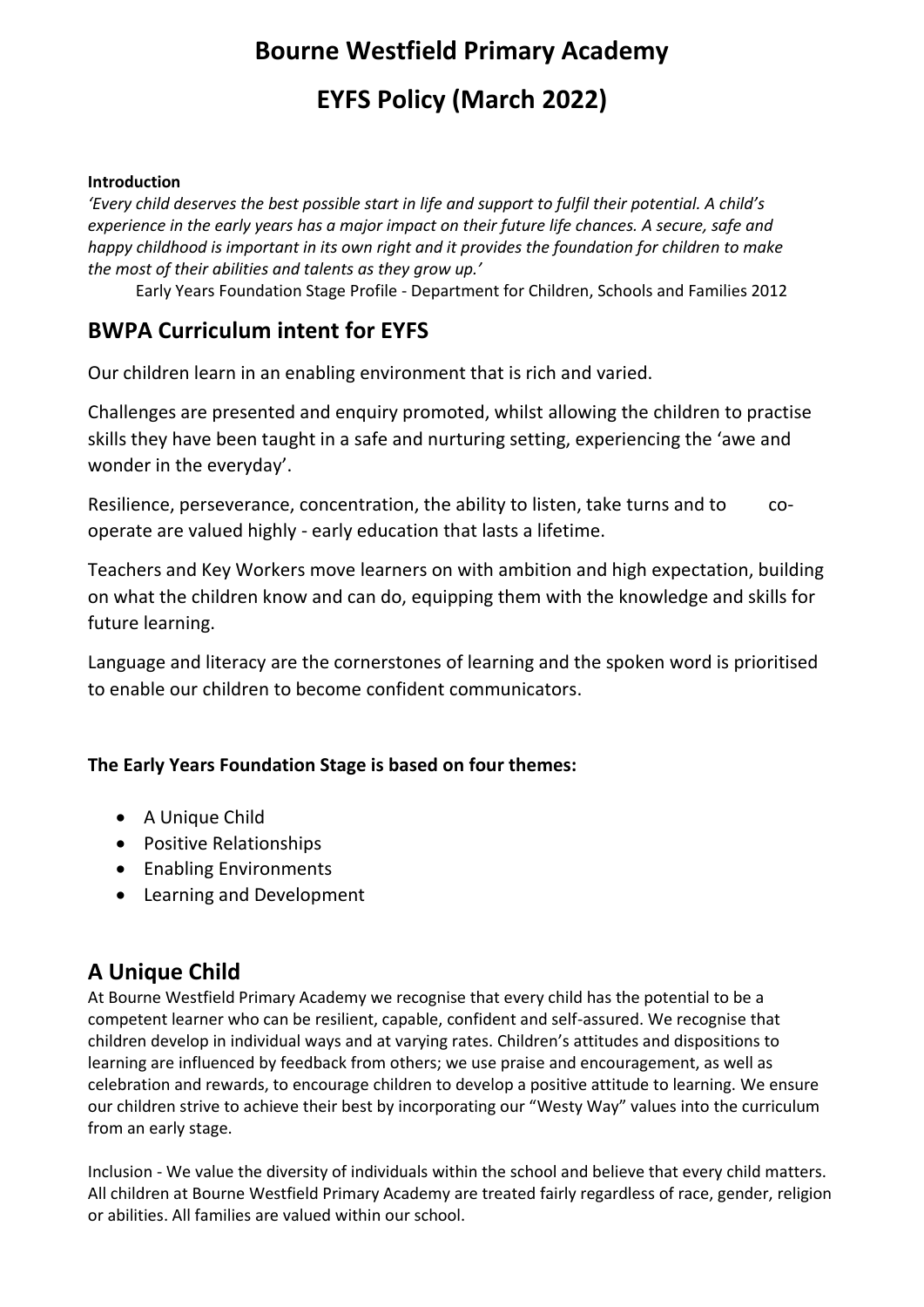We give our children every opportunity to achieve their personal best and planning is adapted to meet the needs of all groups and abilities. We do this by taking account of our children's range of life experiences when we are planning for their learning. We seek opportunities to increase their cultural capital and strive to promote a level playing field of learning.

At the Foundation Stage we set realistic and challenging expectations keyed to the needs of our children. We aspire that the children leaving Little Westys are ready for school in all the areas of learning, so they can go on to successfully reach the Early Learning Goals by the end of Reception.

We do this through:

- Planning opportunities that build upon and extend children's knowledge, experience and interests, and develop their self-esteem and confidence;
- Using a wide range of teaching strategies based on children's learning needs;
- Providing a wide range of opportunities to motivate and support children and to help them learn effectively: 'awe and wonder in the everyday';
- Offering a safe and supportive learning environment in which the contribution of all children is valued;
- Employing resources which reflect diversity and are free from discrimination and stereotyping;
- Planning challenging activities to meet the needs of both boys and girls, of children with special educational needs, of children who are more able, of children with disabilities, of children from all social and cultural backgrounds, of children from different ethnic groups, and of those from diverse linguistic backgrounds;
- Monitoring children's progress and taking action to provide support as necessary -such as referrals to speech therapy, advice on toileting and sleep routines and behaviour and expectations.
- Working closely with parents, carers and other outside agencies.

# **Positive Relationships**

At Bourne Westfield Primary Academy we aim to develop caring, respectful, professional relationships with the children and their families.

Parents as Partners - We recognise that parents/carers are children's first and most enduring educators and we value being partners with them in their child's education through:

- Talking to parents/carers before their child starts nursery, during their visits to the setting. Reception parents are invited to our open afternoons and induction meetings.
- Arranging, where possible, visits by the teacher to all children in their childcare provision prior to their starting school.
- Providing a handbook of information about commencing Nursery or Reception at Bourne Westfield Primary Academy.
- Outlining the school's expectations in the Home-School agreement.
- Inviting parents/carers and children the opportunity to spend time in Reception Class for induction visits before starting school.
- Providing an induction meeting for Reception parents/carers to meet with staff to discuss school routines, expectations and to answer any questions parents/carers may have.
- Holding a parent consultation early in the academic year to establish how a child is settling into the school environment. In Nursery this is led by a child's Key Worker.
- Regular contact through the Learning Journal, Tapestry and school newsletters.
- In Reception, publishing Termly Curriculum maps detailing the areas of learning and the overarching theme of the term or half-term in addition to a class newsletter/termly overview for our nursery parents.
- Inviting parents to attend informal meetings about areas of the curriculum, such as phonics or reading.
- Sharing regularly the children's 'Learning Journey' on Tapestry with parents/carers and valuing the on-going contributions to this from parents/carers.
- Offering three parent/teacher consultation meetings per year at which their child's progress is discussed.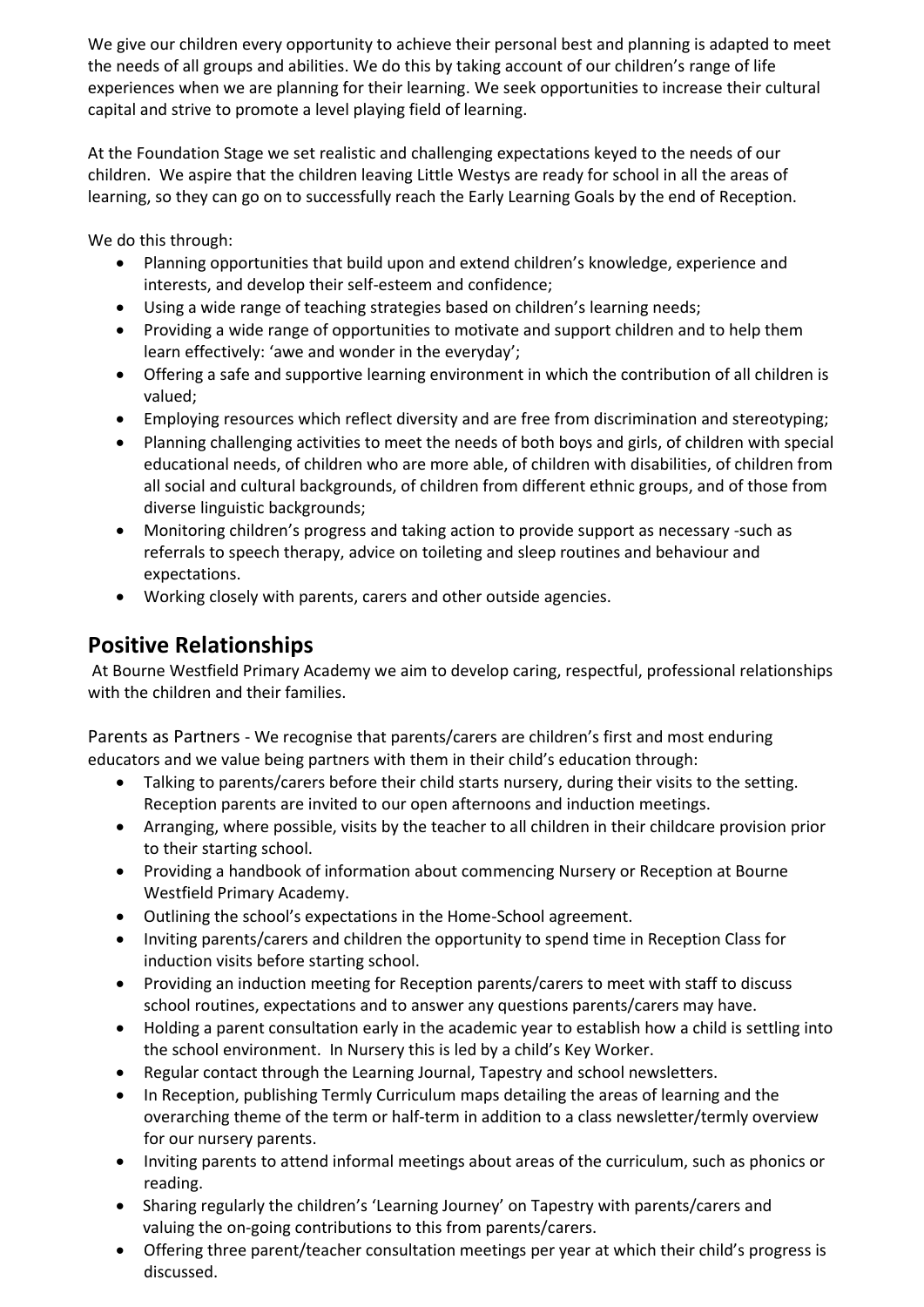- Sending a written report on their child's attainment and progress at the end of their time in Nursery and Reception.
- Asking parents to sign a generic permission form for visits, food tasting and photographs etc.
- Inviting parents/carers to a range of activities throughout the school year such as assemblies, workshops, Christmas productions and sports day.
- Offering opportunities for parents and carers to visit the nursery and school on a volunteer basis to assist with the children's learning e.g. reading stories, assisting with craft, listening to children read..
- Offering a range of activities, throughout the year, to encourage specific collaboration between child, school and parents e.g. When I grow up I want to be…, topic outcome events, make a Christmas decoration, maths mornings.
- Staffing Our Nursery is led by an experienced teacher and supported by a team of dedicated and skilled key workers, Reception teachers are all supported by fulltime TAs and form a highly qualified and effective collective; all of whom consistently go above and beyond in striving for the best outcomes for our children. Staff develop good relationships with all children, interact positively with them and take time to listen.

## **Transition**

Starting nursery or school is a step towards independence for young children; we therefore plan this time carefully to support children with the transition and to ensure it is as smooth as possible for each child and that they settle in to their new routines quickly and happily.

Children starting Nursery are invited in to the setting before they start, to have a look around and to meet their Key Worker. Parents are provided with a Welcome booklet, which contains a lot of information and hopefully answers most of their questions. Parents are asked to complete an 'All About Me' booklet with their child, this provides their Key Worker with a really great insight into their child. Nursery staff work with each individual family to ensure their transition is right. If full-days are too much to start with, we offer flexibility so a child can begin with just mornings, then build up to staying for lunch and then all day, when they are ready. The nursery team work hard to build a positive relationship with parents, by using Tapestry as an insight to their child's day and by encouraging parents to share concerns and worries from day one.

Children starting school from our own Nursery setting frequently visit the school building for resources and grow familiar with staff and the environment.

As a staff we have built good relationships between our school and the other educational settings in which the children have been learning before joining our school; every effort is made to visit children in their preschool settings to gain knowledge of their experiences and individual needs and interests.

Starting Reception – Parents of all children starting in the next academic year are invited to an Induction Meeting in the summer term to meet their child's new teachers and other key staff to learn more about the Reception curriculum. This is an opportunity for staff to

- To go through the school handbook
- Explain about uniform, PE kit and school dinners/ free school meals
- Explain about holidays and absences
- Purchase uniform and book bag if requested
- Explain the arrangements for the gradual induction in to reception

New class sessions - The children have an opportunity to come in to school to meet their new class teacher and other children in their class. They will be invited along with their parent/carer to a stay and play session.

This means that before they join their new class the Reception environment is already a familiar place to them.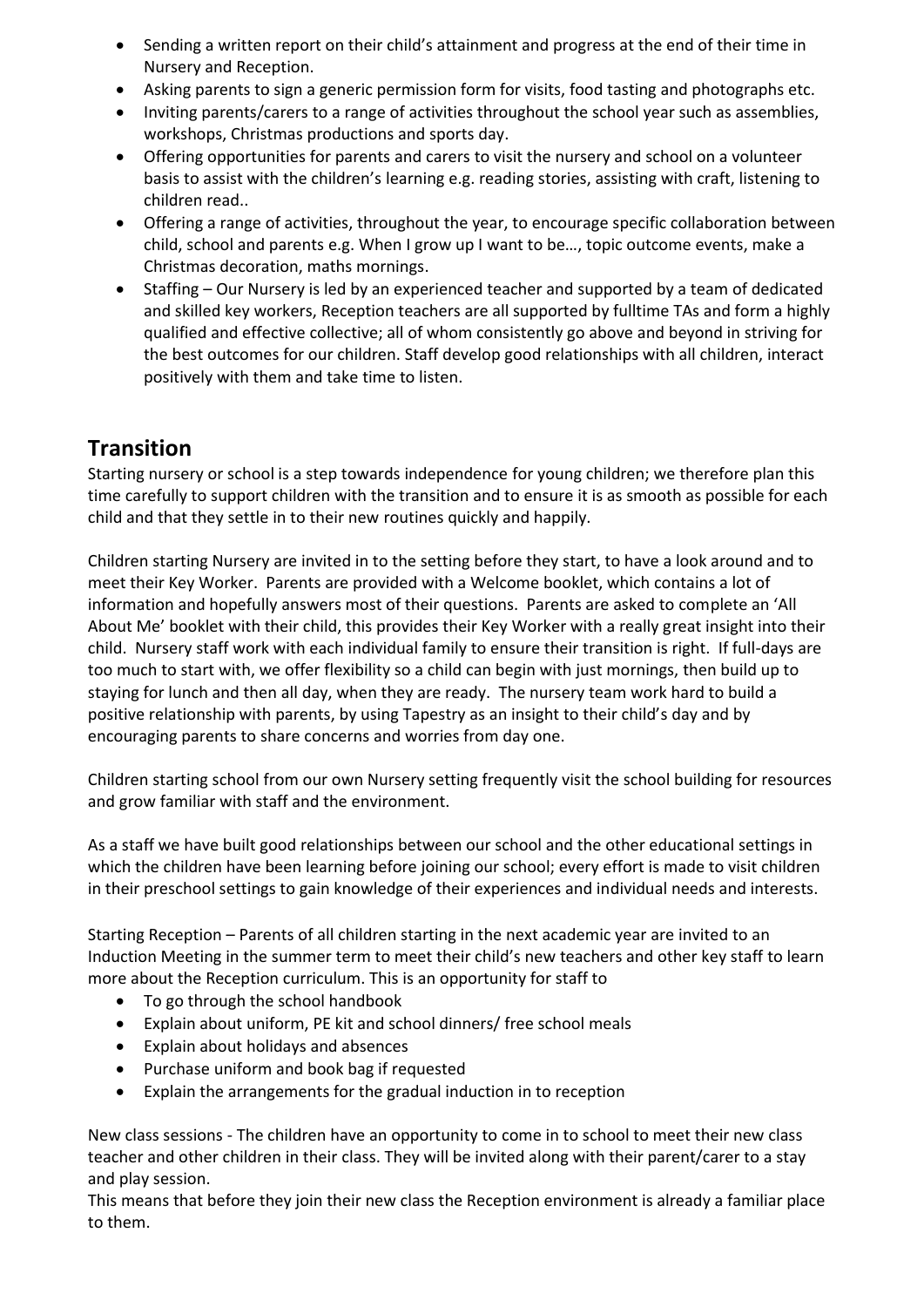Starting in Key Stage 1 (Year 1) - Throughout the Reception year, each child's involvement in whole school life will have been built upon; many of the teaching and support staff will already be familiar people to them. They will have taken part in Key Stage and whole school assemblies as well as sharing playtimes with the Key Stage 1 children.

Children have the opportunity to meet their new class teacher and spend at least a morning in their new class during the summer term.

### **Enabling Environments**

At Bourne Westfield Primary Academy we recognise that the environment plays a key role in supporting and extending the children's development, where the children feel confident, secure and challenged. The children have daily access to an indoor and outdoor environment that is set up in discrete areas of learning with planned continuous provision. The environments are organised to allow children to explore and learn securely and safely. There are specific areas where the children can be active, be quiet, creative, exploratory or scientific.

Children have access to both inside and outside area across the day; this has a positive effect on the children's development. Nursery and Reception have their own outdoor areas in addition to a shared playground. We are also a Forest School and have access to a large school environment including a pond and chickens cared for by the children. Being outdoors offers opportunities for doing things in different ways and in different scales than when indoors. The children can explore, use their senses and be physically active and exuberant. All areas of the curriculum can be explored outside.

- Children have opportunities to direct their own learning with planned opportunities provided by staff.
- We plan a learning environment, both indoors and outdoors, that encourages a positive attitude to learning and reflects the individual's interests, passions and abilities.
- Our materials and equipment reflect both the community that the children come from and the wider world.
- Our children are encouraged to make their own selection of the activities on offer, as we believe that this promotes independent learning.
- "Talk tasks" and stimuli that interest and excite are planned and resourced indoors and outdoors.
- Critical and creative thinking is encouraged and careful thought is given to planning challenging activities promoting enquiry and curiosity.
- Physical development is prioritised and the learning environment promotes gross and fine motor skills with a range of resources that have a broad appeal.
- We ensure that resources and spaces are safe to use and checked regularly.
- Teachers plan learning that builds on skills and knowledge, which is reflected in the learning environment.

### **Learning and Developing**

The EYFS Curriculum – Our curriculum for the Foundation Stage reflects the areas of learning identified in the Early Learning Goals.

There are seven areas of learning and development that must shape educational provision in early years settings. All areas of learning and development are important and inter-connected. None of the areas of learning can be delivered in isolation from the others. Our children's learning experiences enable them to develop competency and skill across a number of learning areas.

They require a balance of adult led and child initiated activities in order for most children to reach the levels required at the end of EYFS.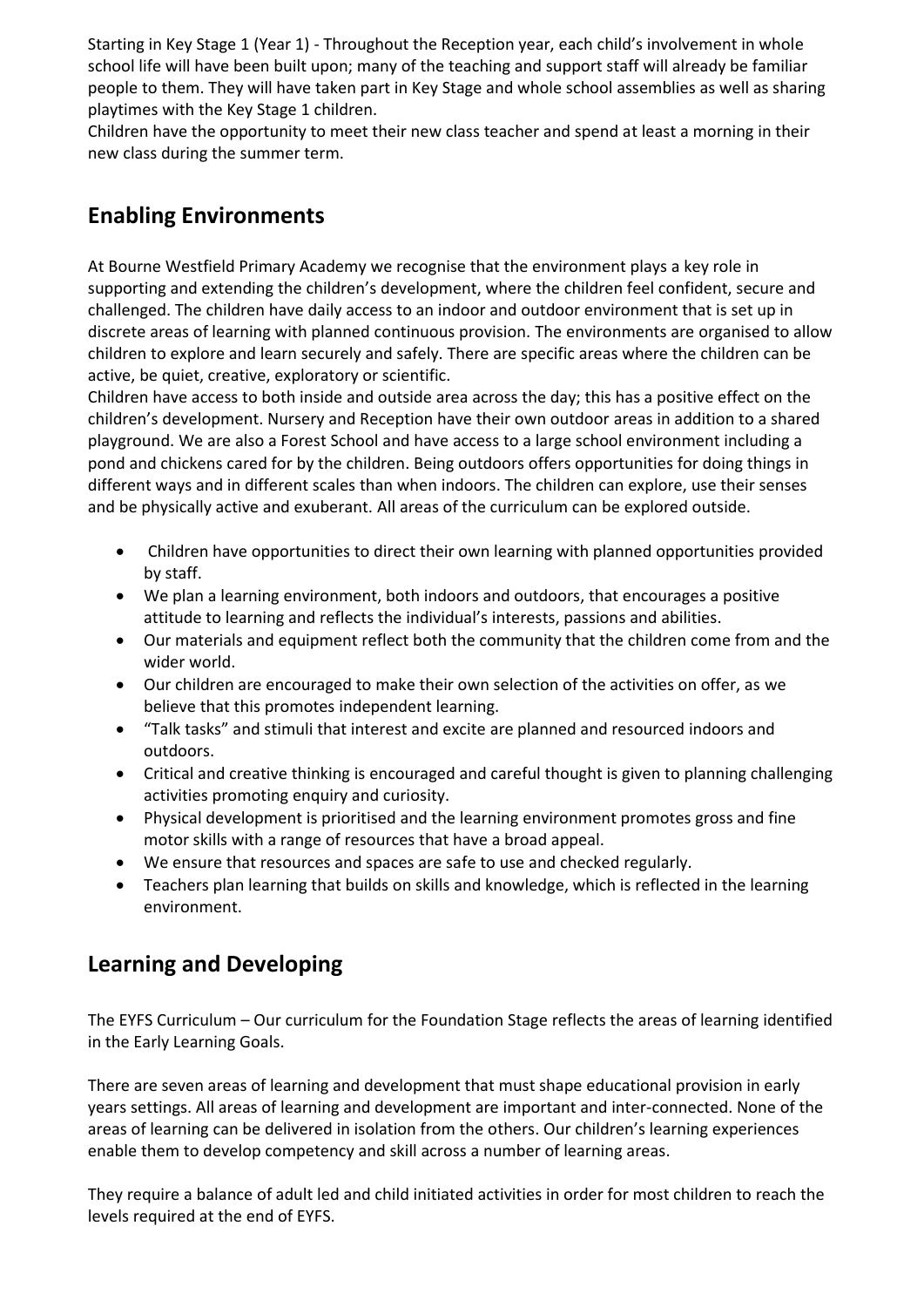Three areas are particularly crucial for igniting children's curiosity and enthusiasm for learning, and for building their capacity to learn, form relationships and thrive.

These have a strong focus in our Nursery setting and are embedded in its commitment to promote language and literacy as a cornerstone to all learning.

The three **Prime areas** are:

- Personal, Social and Emotional Development
- Communication and Language
- Physical Development

Staff will also support children in four specific areas, through which the three prime areas are strengthened and applied.

These are explicitly taught through robust Phonic and Numeracy teaching and an emphasis on linking learning to life skills: 'awe and wonder in the everyday'

#### **Specific Areas**:

- Literacy
- Mathematics
- Understanding the world
- Expressive arts and design

Our Curriculum is planned in the Long Term, building and developing the skills and knowledge outlined in Development Matters. The year is mapped out as a whole ensuring breadth and balance; making sure children have the best foundations for future learning, whilst acknowledging their starting points and learning needs.

- Teachers and key workers have the understanding of how children develop and learn, and how this must be reflected in their teaching;
- Staff employ a range of approaches that provide first-hand experiences, give clear explanations, make appropriate interventions, and extend and develop the children's play, talk or other means of communication;
- The curriculum is carefully planned to ensure children have the best chance to achieve the Early Learning Goals by the end of the Foundation Stage;
- By the end of Nursery staff aim for the children to be 'school ready';
- Provision is carefully considered to allow children to take part in activities that build on and extend their interests, and develop their intellectual, physical, social and emotional abilities;
- Children are encouraged to communicate and talk about their learning, and to develop independence and self-management;
- Learning is supported with appropriate and accessible space, facilities and equipment, both indoors and outdoors;
- Children's progress is identified through observations, and future learning needs planned for, which are regularly shared with parents;
- Training needs for all adults working at the Foundation Stage are identified and common aims and values are shared to encourage a shared vision.
- Medium term planning is detailed and well resourced . We address particular aspects of the curriculum in more detail for each term. We include links between areas of learning and development and opportunities for language, reading, writing and ICT. Learning objectives, assessment opportunities, and activities and experiences for each area of learning and development are identified.
- We identify specific learning objectives and plan activities, differentiation, deployment of adults and resources, to meet the learning needs of the children on a weekly and day-to-day basis.
- Planning reflects and supports the **characteristics of effective learning** and the different ways children learn through: play and exploration, active learning and creative and critical thinking.

## **Safeguarding & Welfare**